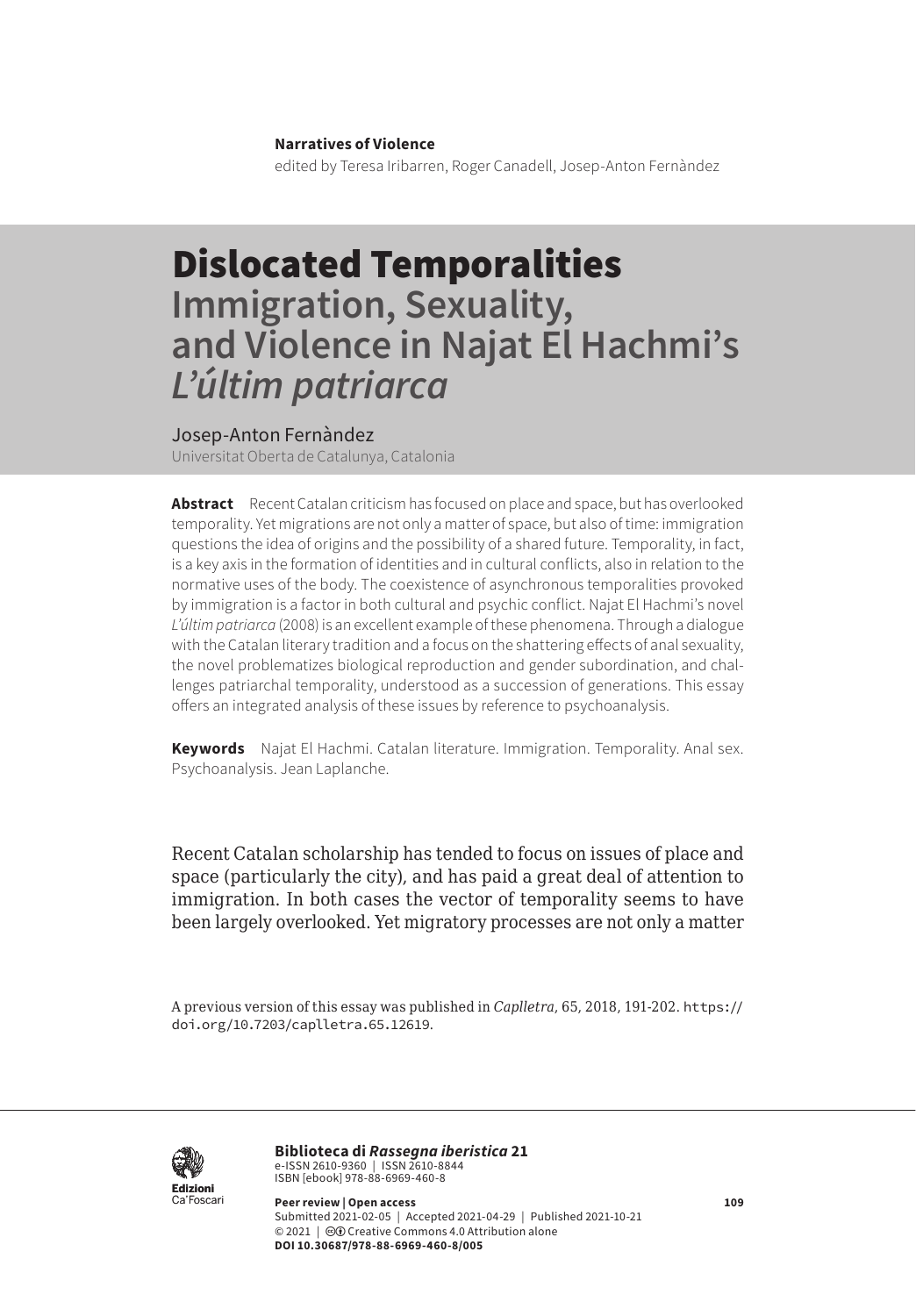of space (of demographic movements and geographical relocations), but also of time: immigration engages and questions the idea of origins and the possibility of a shared future, and renders the rhythms of everyday life visible and therefore problematic. Temporality, in fact, is a key axis in the formation of identities and a site of struggles in cultural conflicts, not just regarding the uses of the past and the projection of societies towards the future, but also in relation to the definition of normative uses of the body. The coexistence of asynchronous temporalities given rise to by immigration has a double effect, as a factor in social and cultural conflicts and as a source of psychic conflict.

Najat El Hachmi's first novel, *L'últim patriarca* (2008), is an excellent example of these phenomena. In this novel, the circular temporality, based on the repetition of cycles, of a traditional society (that of rural Morocco) comes to an abrupt halt in the failure of the protagonist's father to reproduce patriarchal domination in the family's new context of Catalonia. At the same time, the novel roots this experience in modern referents through an intertextual dialogue with the Catalan literary tradition, most notably Víctor Català's *Solitud* and Mercè Rodoreda's *La plaça del Diamant*. On the other hand, the novel questions the idea of temporality understood as succession of generations, by means of its critique of gender subordination, and most particularly through the shattering effects of anal sexuality, which is seen here as both the cause and the strategic means of a radical break with the past.

El Hachmi's entrance into the Catalan literary field with her autobiographical essay *Jo també sóc catalana* (2004) was a remarkable event: it was saluted by the critics as the emergence of a new literary voice of recent migrants from Northern Africa who, like El Hachmi herself or Laila Karrouch, represented the experience of immigration in Catalonia; the success among the readers of this book contributed to give this experience a great deal of visibility. In 2008 El Hachmi won the Premi Ramon Llull (one of the best endowed Catalan literary awards for non-published works) with her novel *L'últim patriarca*, which was published by Planeta and later translated into several languages, including French and English. Later on, in an attempt to distance herself from the 'immigrant writer' persona into which critics and audiences had typecast her, El Hachmi published *La caçadora de cossos* (2011), a harrowing exploration of the limits of female sexuality. In 2015, she returned to the depiction of Northern African immigration in *La filla estrangera*, with which she won another major literary award, the Premi BBVA Sant Joan. More recently, El Hachmi has published the novel *Mare de llet i mel* (2018), again centered around immigrant experiences, but this time focalized from the maternal point of view; and the polemical essay *Sempre han parlat per nosaltres* (2019), in which the author puts forward a secular feminist argument against the use of the veil or the so-called 'islamic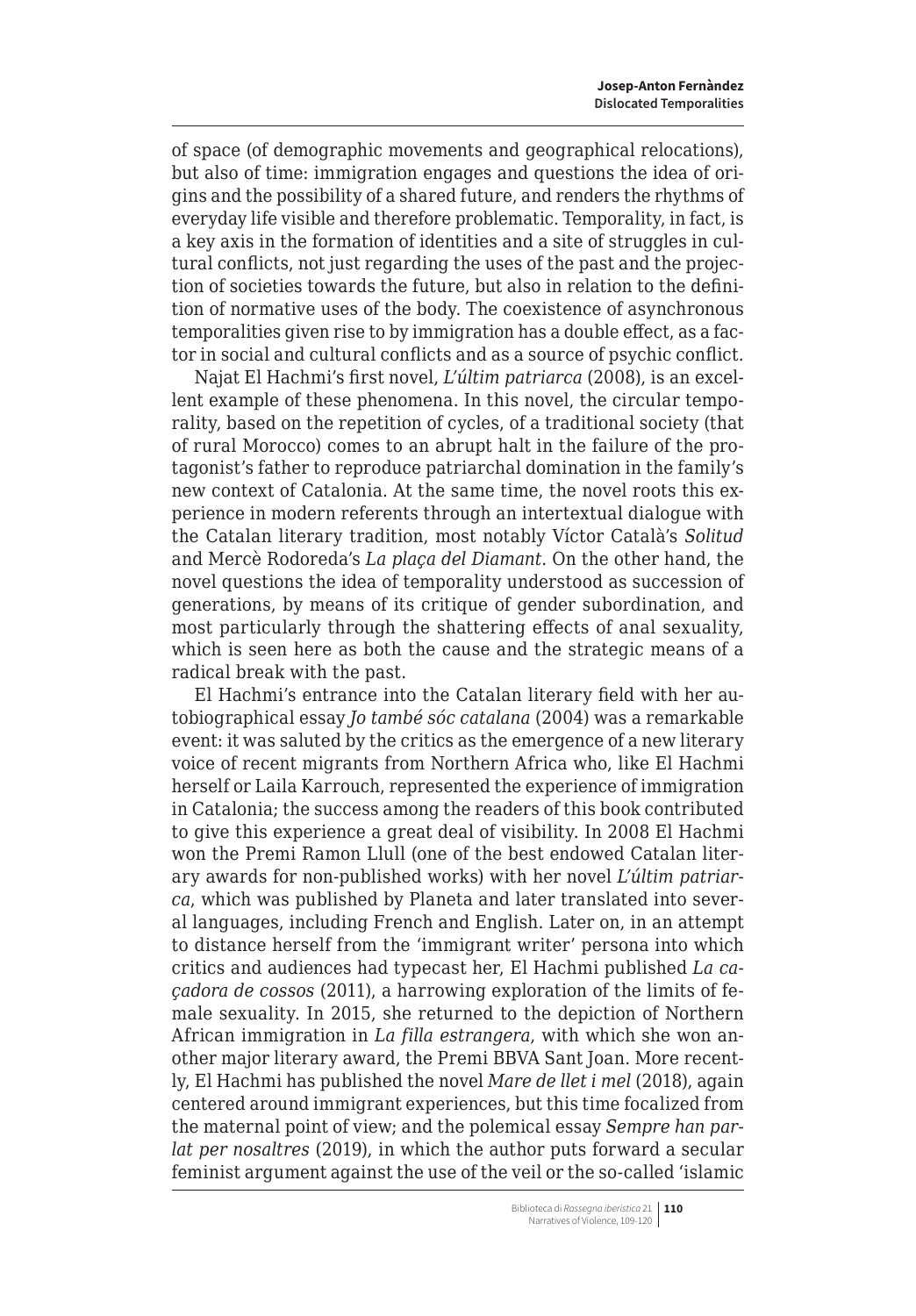feminism'. In 2021 she won the prestigious Premio Nadal with *El lunes nos querrán*, which has been simultaneously published in Catalan as *Dilluns ens estimaran* (2021).

El Hachmi's work has received considerable critical attention outside Catalonia, particularly in English-speaking academia. Many of the readings produced by North-American critics tend to focus on the 'multicultural' dimension of the author and her work, against the background of an analysis of the responses to contemporary Moroccan immigration in Spain that authors such as Daniela Flesler (2008) have carried out. Thus critics like Martín-Márquez (2008) and Sanjuán-Pastor (2015) engage with the 'border identity' that El Hachmi constructs in *Jo també sóc catalana* and the inner, subjective tensions that this identity brings about; others, such as Celaya-Carrillo (2011), relate this essay to the controversies over language and Spanish nationalism in Catalonia, while Ricci (2007; 2010; 2011) takes El Hachmi's work as an example of the construction of a mixed Amazigh-Catalan identity. On the other hand, a significant group of critics perform feminist readings of *L'últim patriarca*, analyzing several aspects related to gender and immigration (Climent Raga 2010; Everly 2011; 2014), presenting the novel as a possible example of Islamic feminism (Elboubekri 2015) or engaging with the sexual politics of the novel (Folkart 2013).

The reading I present in this essay differs from the point of view of these other critics. Although I focus on the effects and the representation of immigration, I treat this novel as an integral part of the Catalan literary series, and its author as fully incorporated into the Catalan literary and cultural fields, both symbolically and in terms of position. This is not to say that the symbolic value of both author and novel is straightforward, or that their position in the cultural field is free from conflict: quite the opposite, and in consistence with my own line of thinking that immigration is the crucial factor in the constitution of a differentiated Catalan national identity (Fernàndez 2008, 255-6), my reading assumes that *L'últim patriarca* manifests as a symptom, expresses, and brings into play the conditions of possibility of the construction of contemporary Catalan identity, as well as its risks and dangers.

Although my analysis will primarily draw on psychoanalytic theory, I would like to start by referring to Marxist philosopher Ernst Bloch, who in *Heritage of Our Times* proposes the concept of *Ungleichzeitigkeit* or non-contemporaneity in order to account for the disjointedness of time, its non-coincidence with itself, the persistence of an apparently superseded past which comes to disrupt the present. Bloch wrote in 1932:

Not all people exist in the same Now. Older times than the modern ones continue to have an effect in older strata [...]. Various years in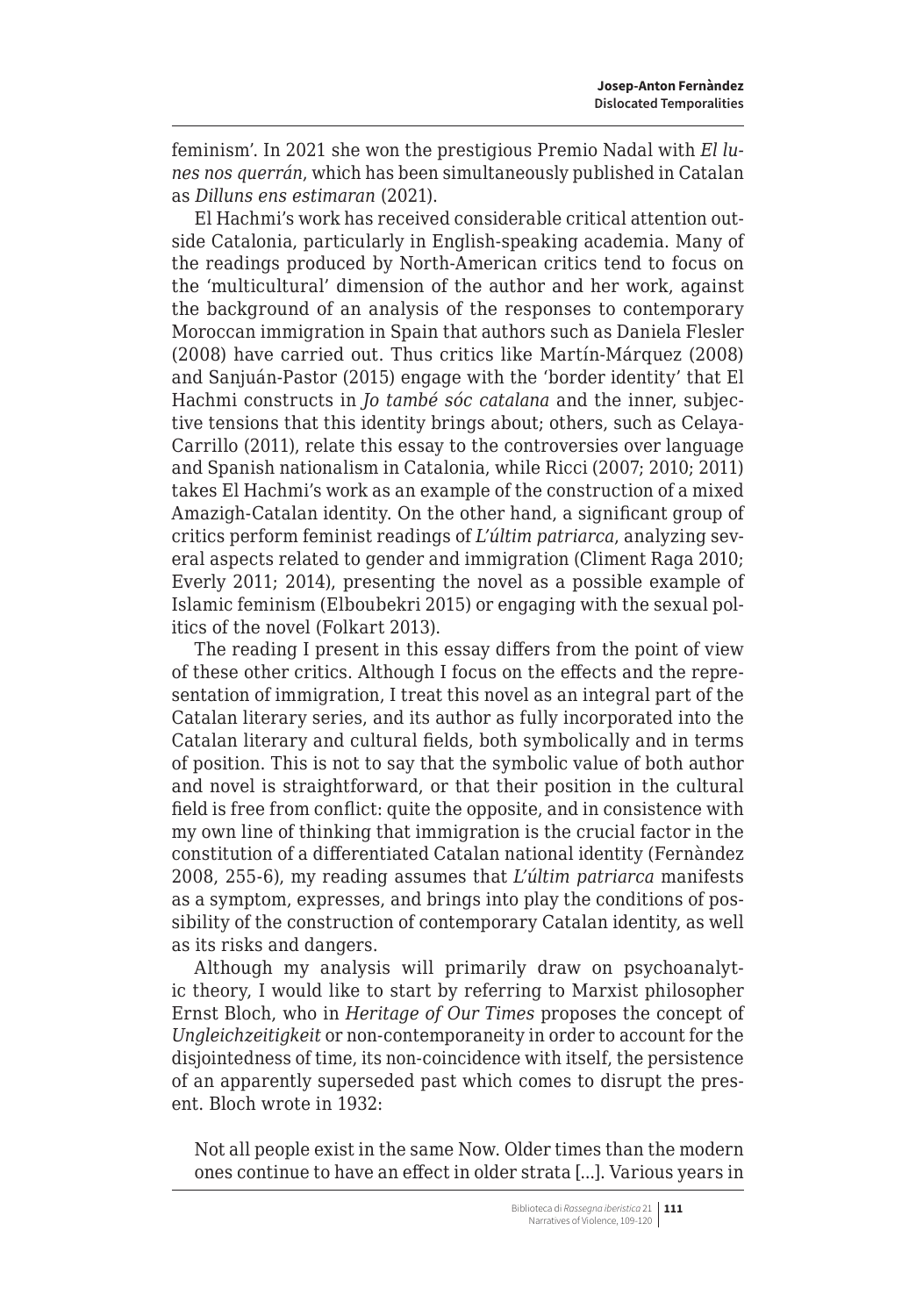general beat in the one which is just being counted and prevails. Nor do they flourish in obscurity as in the past, but contradict the Now; very strangely, crookedly, from behind. (Bloch 1991, 97)

Historian Enzo Traverso has invoked Bloch's concept to explain the cultural conflicts experienced by second-generation immigrants in Europe (Traverso 2006, 59-60). Yet the effects of the dislocation of time, as Bloch suggests (1991, 108), are not just cultural or social, but also subjective or psychic, and manifest themselves in the form of anxiety, rage, and alienation. And as I will try to show, in *L'últim patriarca* these effects are related to the temporal organization of subjectivity, to complex cultural negotiations with tradition that the novel performs, and to language and sexuality.

The complexity of the temporal conflict depicted in the novel is already apparent in its first chapter, significantly entitled "chapter 0", as though it were the beginning of a new epoch:

Aquesta és la història de Mimoun, fill de Driouch, fill d'Allal, fill de Mohamed, fill de Mohand, fill de Bouziane, i que nosaltres anomenarem, simplement, Mimoun. És la seva història i la història de l'últim dels grans patriarques que formen la llarga cadena dels avantpassats de Driouch. (El Hachmi 2008, 7)

Thus the nameless narrator –later revealed as Mimoun's daughter, who will focalize the narrative in the entire second part of the book– both posits a view of history and time as a coherent chronological line, as the succession of generations, and anticipates its abrupt ending in a radical break with the past. Interestingly, however, this anticipation goes hand in hand with a disavowal of the very idea of origins:

De com es forma un gran patriarca o un patriarca mediocre en sabem ben poques coses, el seu origen es perd en els principis dels temps i aquí no ens interessen els orígens. [...] El fet és que Mimoun marca la finalització abrupta d'aquesta línia successòria. (2008, 7)

The author had expressed a similar ambivalence regarding the notion of origins in *Jo també sóc catalana*, where she speaks of her desire to "neutralitzar l'origen" so that it no longer stigmatizes the immigrant subject (El Hachmi 2004, 12). Yet in fact the nameless narrator of *L'últim patriarca* clearly is interested in origins, to the extent that she constructs a myth of her own origins and development as an autonomous subject, spanning from Mimoun's birth to his migration to Catalonia, his marriage, his abusive relationships with women, all the way to the narrator's birth, her education in Catalonia and adoption of the Catalan language, her trouble understanding her father's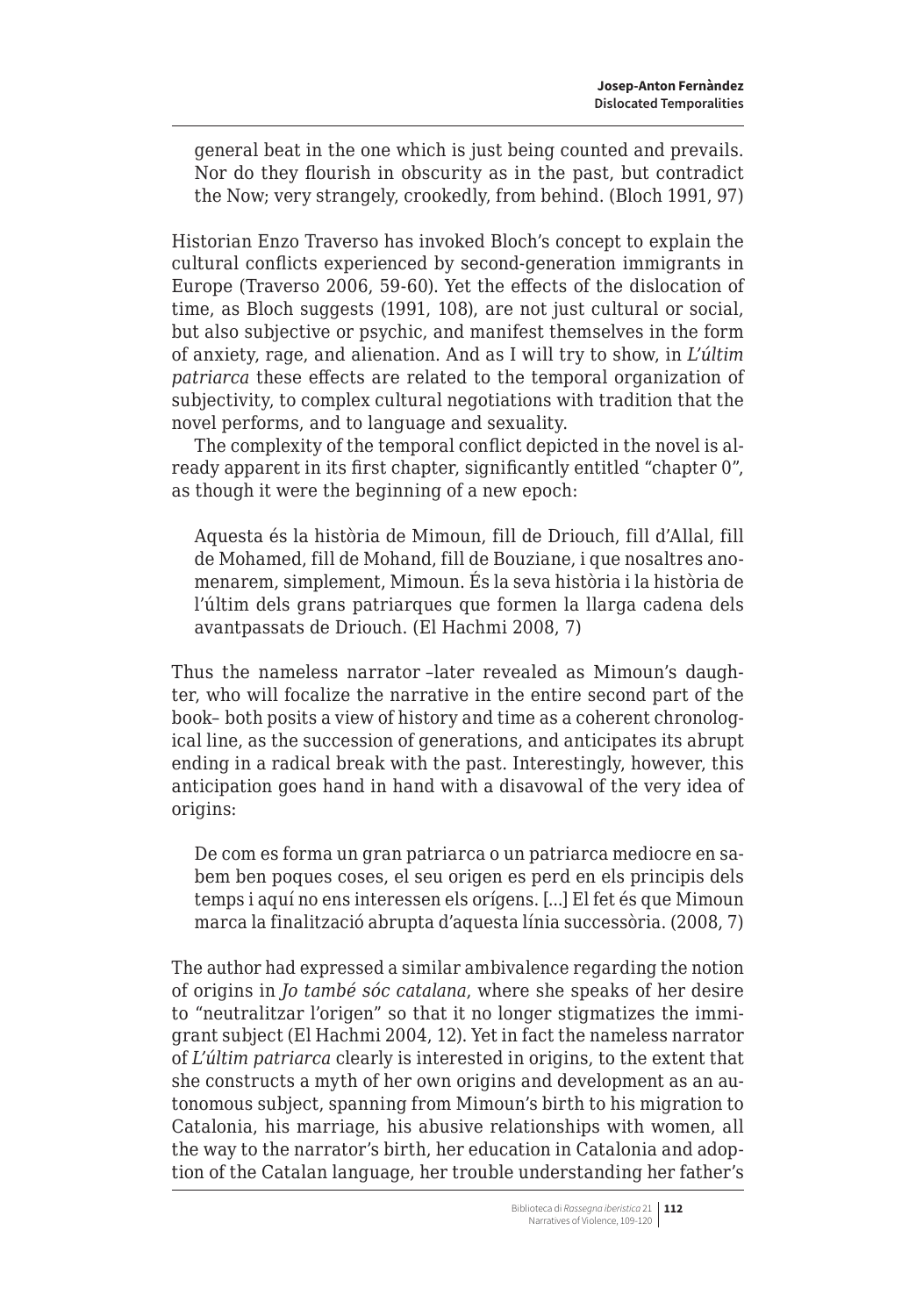erratic behavior and her mother's depression, her sexual awakening, and ultimately her emancipation from Mimoun's authoritarian grip by means of sexual transgression.

The impulse that mobilizes the construction of this myth, however, perhaps is not so much its neutralization but a desire to reinterpret it or, to use the term of French psychoanalyst Jean Laplanche (1999, 265), to "retranslate" it. Yet there is a contradiction inherent in the narrator's statement and the teleology it both resists and reproduces: her break with the family line is an attempt to write her own destiny, but its anticipation here is itself a form of teleology. This contradiction, I would argue, is the sign of a conflict of temporalities manifested in a set of related tensions: a tension in the narrative between anticipation and uncertainty, and a tension between the oral tradition of Amazigh culture and the Catalan literary tradition through which El Hachmi mediates the narration of certain events.

The first tension is clearly apparent in the constant movement backwards and forwards in the novel, not just back to the family origin and forward towards the dénouement, but also in the frequent appearance of prolepses and marks of narrative unreliability. I have already mentioned how we are told from the outset that Mimoun will fail to reproduce patriarchal domination in his family; but we are also given throughout the text signals of what is to come. For example, Mimoun's grandmother sees his painless birth as a bad omen:

Un mal auguri, filla, els nens que neixen sense dolor. Si no et fan mal en néixer, te n'han de fer la resta de la vida. I així va ser. Aquell dia va néixer Mimoun, l'afortunat, el que tindria l'honor de cloure les generacions i generacions de patriarques destinats a fer del món un lloc ordenat i decent. […] Però ell tot això encara no ho sabia. (El Hachmi 2008, 14)

Also, the loss of virginity of Mimoun's wife at her wedding night is the anticipation of great misfortune:

aquell dolor a dins de la vagina només era el començament del calvari que l'esperava. (107)

At the same time, the narration is peppered with marks of uncertainty and doubt: we are told, "Potser va anar així" (2008, 16) or, "No sabem com va anar del cert" (17), and on occasions we are given competing versions of crucial events (as is the case with the so-called 'goat's incident', in which it is strongly suggested that an adolescent Mimoun is anally penetrated by his uncle). Importantly, narrative uncertainty has a clear subjective dimension; early in the second part of the novel, when the family has reunited in Catalonia, the narrator says: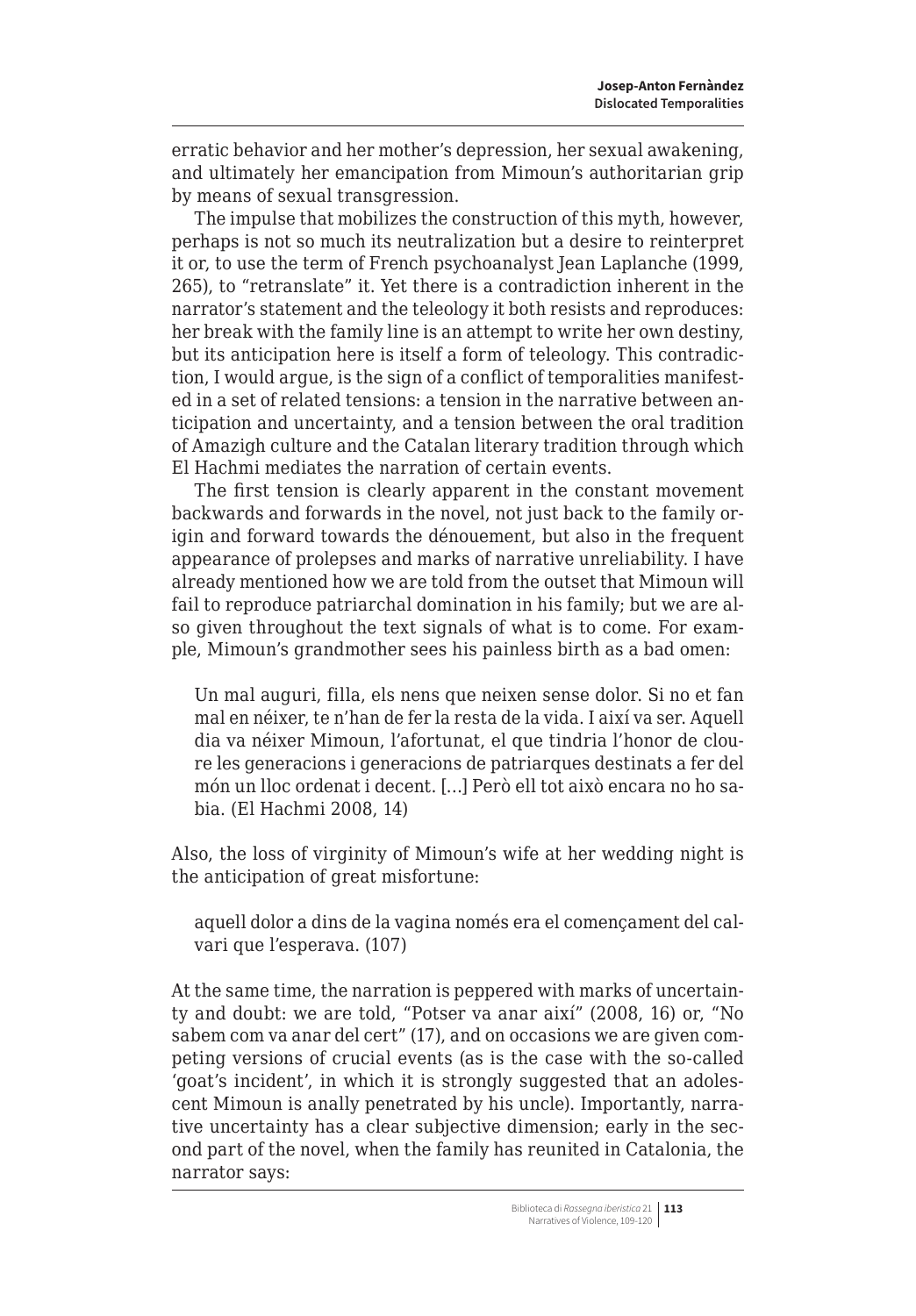Passa, de vegades passa que no saps fins a quin punt el que va passar va passar o no. Si ho vas somiar o ho vas viure, si el record és teu o és de qui t'ho explica una vegada i una altra. Per això mai no he acabat de saber si realment vaig ser testimoni o no de l'estrany incident. Si en vaig ser, va anar així. Si no, els records de la mare ja deuen ser també els meus i no sabré mai on vaig intervenir-hi jo. (El Hachmi 2008, 173)

The above quotation refers to the uncertain status of traumatic events as they are reported. I will later show the relevance of this. For the moment, let me simply note that the narrator's observation denotes a certain degree of tension and anxiety regarding her own tale and her role in it.

The temporal oscillation in the novel is akin to the double movement of anticipation and retrospection that, according to psychoanalysis, organizes psychic time. Jacques Lacan accounts for this phenomenon in two different ways. In his early essay, "Le Temps logique et l'assertion de certitude anticipée", he argues that the subject's interaction with the other and the uncertainty regarding its own identifications results in a temporal tension that is resolved through an anticipation of certitude which also prompts a move to action (Lacan 1999a). On the other hand, in "Fonction et champ de la parole et du langage", Lacan posits the grammatical tense of the future anterior to describe the imaginary temporality of the ego:

Je m'identifie dans le langage, mais seulement à m'y perdre comme un objet. Ce qui se réalise dans mon histoire, n'est pas le passé défini de ce qui fut puisqu'il n'est plus, ni même le parfait de ce qui a été dans ce que je suis, mais le futur antérieur de ce qui j'aurai été pour ce que je suis en train de devenir. (1999b, 298)

The future anterior, as Tim Dean puts it:

eclipses the uncertainties of the present by anticipating a future self with the capacity to retrospectively view its former state from a safe distance. (2011, 84)

Lacan's account of subjective time may help us make more sense of the quotation from the novel I gave a little earlier. For the tension expressed by the narrator isn't simply related to the epistemological status of the events she reports. Her anxiety has to do primarily with her origins, as the uncertainties in her own account question the coherence of the speaking subject who narrates her story from the vantage point of her future anterior. Yet this anxiety also affects her future: indeed, do the events narrated provide sufficient justification for her final decision, her act of betrayal that will finish the job of doing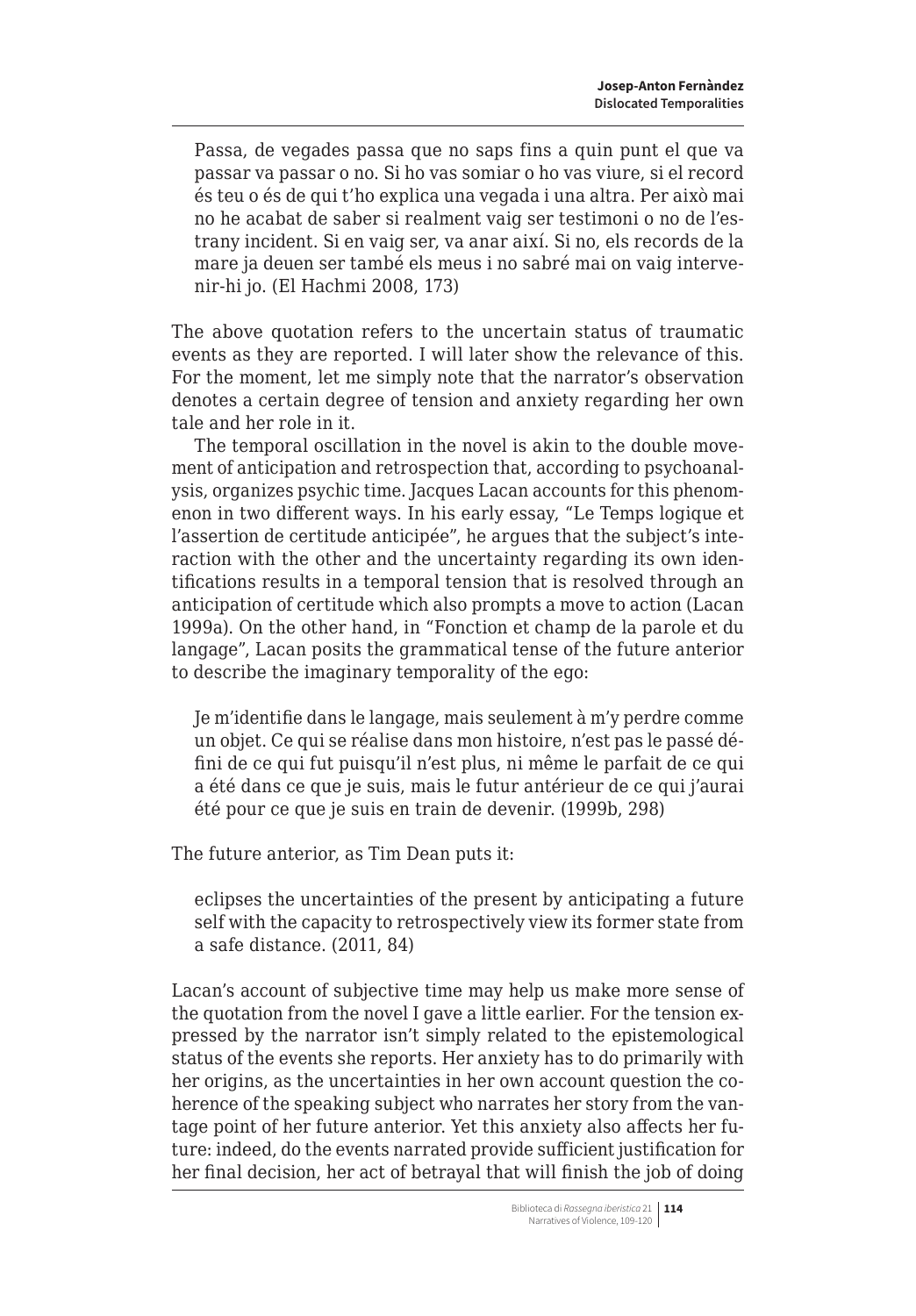away with patriarchy in her family? Will her sacrifice at the end of the novel actually mean that she will be able to write her own destiny?

But let's not anticipate things. For now, I will deal with the second of the tensions I outlined earlier, related to orality. When the novel was published, Catalan critics remarked the oral, conversational style of El Hachmi's novel (Cortadellas 2008; Pla i Arxé 2008), and stressed the importance of Amazigh oral tradition in this text (Isarch 2008, 131), a tradition mostly transmitted by women. But it has also been observed that El Hachmi establishes a dialogue with the Catalan literary tradition, in particular that of women authors (Víctor Català and Mercè Rodoreda) (Guillamon 2008; Julià 2012, 259). In her review of *L'últim patriarca*, Simona Škrabec (2008) stated that El Hachmi carries out "una lectura molt pobra" of *Solitud* and *La plaça del Diamant*, but I beg to disagree. It is not just that El Hachmi is anchoring the conflicts of immigration in the Catalan tradition, which is interesting in itself; the narrator is also retrospectively interpreting the events she reports through the lens of the Catalan texts, and operating an inversion of them. Thus for example, just as Natàlia is renamed Colometa, Mimoun is renamed Manel (El Hachmi 2008, 83); the episode in which Mimoun meets his future wife is highly reminiscent of the beginning of *La plaça*, but it is focalized from Mimoun's point of view (El Hachmi 2008, 152). References to *Solitud* are also significant: the narrator's mother –who is nameless too– cleans her husband's apartment upon her arrival in Catalonia, in a scene that evokes the famous chapter "Neteja". However, while the narrator speaks of the mother's "capacitat transformadora de la realitat", unlike Mila the narrator's mother simply cleans the flat, in the sense that, far from metaphorically representing the autonomous subject of the Modernist artist like Mila, she reconfirms and perpetuates the patriarchal laws that her daughter will set out to destroy. The main confrontation between the mother and Mimoun is also presented by reference to the heroines of the two Catalan classics, but here the wife fights to keep an abusive and unfaithful husband.

El Hachmi's use of the Catalan written tradition, however, does not delineate a narrative of progress, nor a straight chronological line, but rather a movement of retrospection and inversion which, as we will see below, links language, culture, and sexuality. At this point I would like to introduce Freud's concept of *Nachträglichkeit*, variously translated as 'belatedness' or 'afterwardsness'. This term designates the temporality of trauma: typically, a sexual incident occurring in adolescence triggers the unconscious memory of another event from childhood, which is now retroactively understood as sexual and as traumatic. *Nachträglichkeit* or afterwardsness thus refers to the impact of the present on the past, the retroactive interpretation of events that the child was not able to metabolize and therefore has repressed. For French psychoanalyst Jean Laplanche this con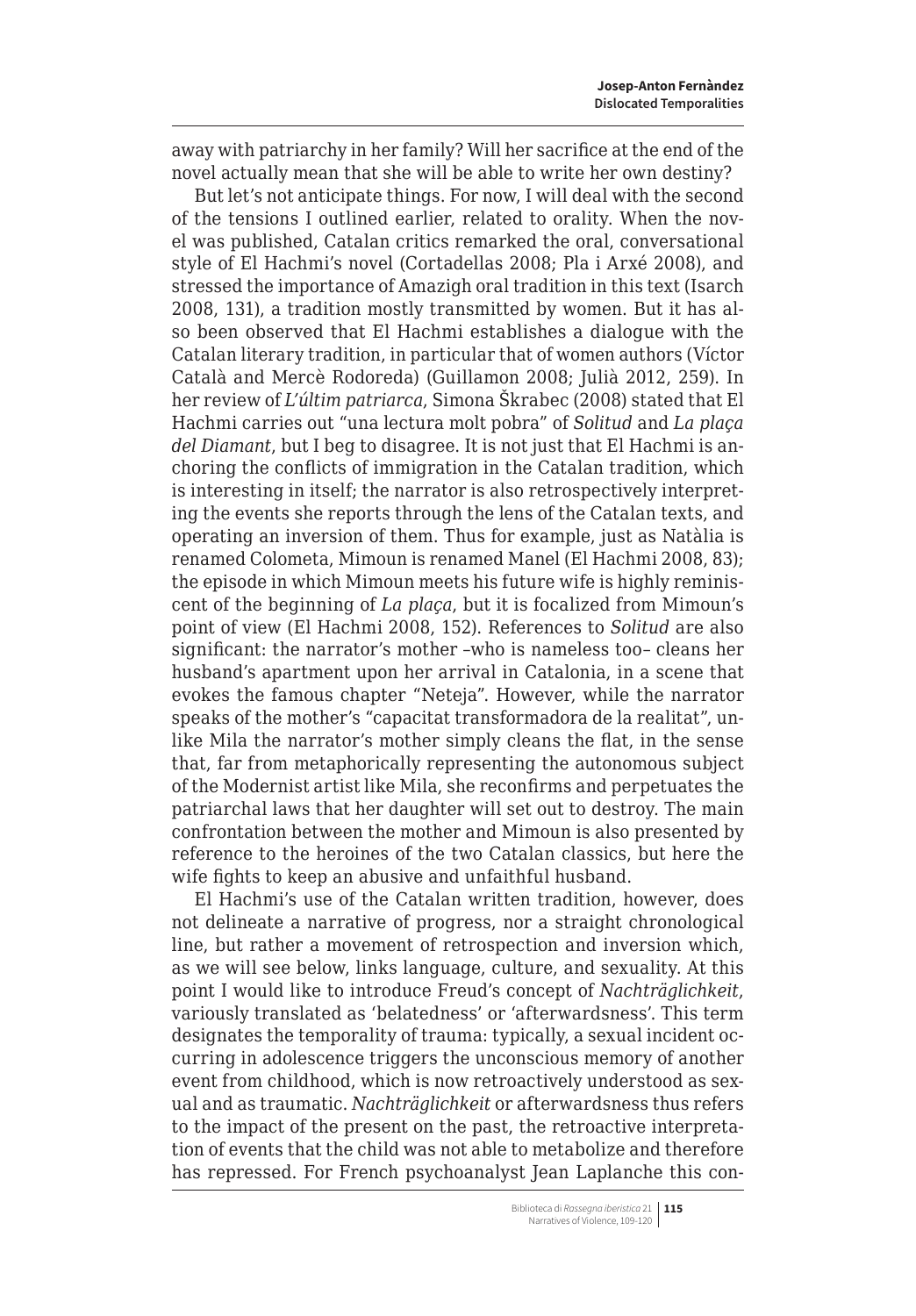cept describes psychic temporality in general; sexuality, he argues, is by definition traumatic because it always arrives too early, when the child's psychic apparatus is unable to process all sorts of actions and images, coming from the adult world, of an unconscious sexual nature. These actions or images are "enigmatic signifiers" (Laplanche 1999, 78) traumatically implanted in the child, and become an "internal foreign body" (Laplanche 1999, 65) inside it, an otherness that is constitutive of human subjectivity. The enigmatic signifiers that the subject will have to detranslate and retranslate also include what the child hears: what is heard is:

l'histoire, ou la légende, des parents, ce discours parlé ou secret, préalable au sujet, où il doit advenir et se repérer. (Laplanche, Pontalis 1985, 67)

This last point returns us to oral tradition and emphasizes the importance of language in relation to sexuality and the body in *L'últim patriarca*. Indeed, bodily acts may be read as signifiers in Laplanche's sense, as suggested by the traumatic event that marks Mimoun's entrance into subjectivity: the slap his father gives him when he's six months old "havia sonat així, plaf, sorda" (El Hachmi 2008, 15), whereas the "bufetada" Mimoun gives his wife shortly before the narrator's conception is "plaaf […] sonora" (2008, 137). Voiced vs. unvoiced: linguistic difference is thus traumatically inscribed on the body through foundational violence. The construction of the subject is in this text explicitly linked to language. In the second part of the novel, a teenage narrator starts reading the *Diccionari de la llengua catalana* and in each chapter she relates the action to her reading of the entries for a letter in the alphabet. It is therefore unsurprising that the narrator's mastery of the Catalan language through her reading of the dictionary gives her a measure of imaginary control over her sense of self. Yet at the same time, the dictionary provides her with a substitute for the orgasms that she, as a child, cannot have, a *jouissance* that would help her fulfil her desire to empty herself:

Per escapar del *poltergeist*, […] has de riure molt, fins a sentir que tens les costelles a punt de petar, o has de plorar molt, fins a sentir que t'has buidat, o has de tenir un orgasme, que, fet i fet, també és buidar-se. Jo encara no en sabia, de tenir orgasmes, al pare no li agradava que ningú plorés i a la mare no li agradava que ningú rigués. De manera que vaig començar a llegir, paraula per paraula, aquell diccionari de la llengua catalana. Tothom deia quina nena més intel·ligent, quina nena més estudiosa, però només era per buscar una de les tres coses. (El Hachmi 2008, 181)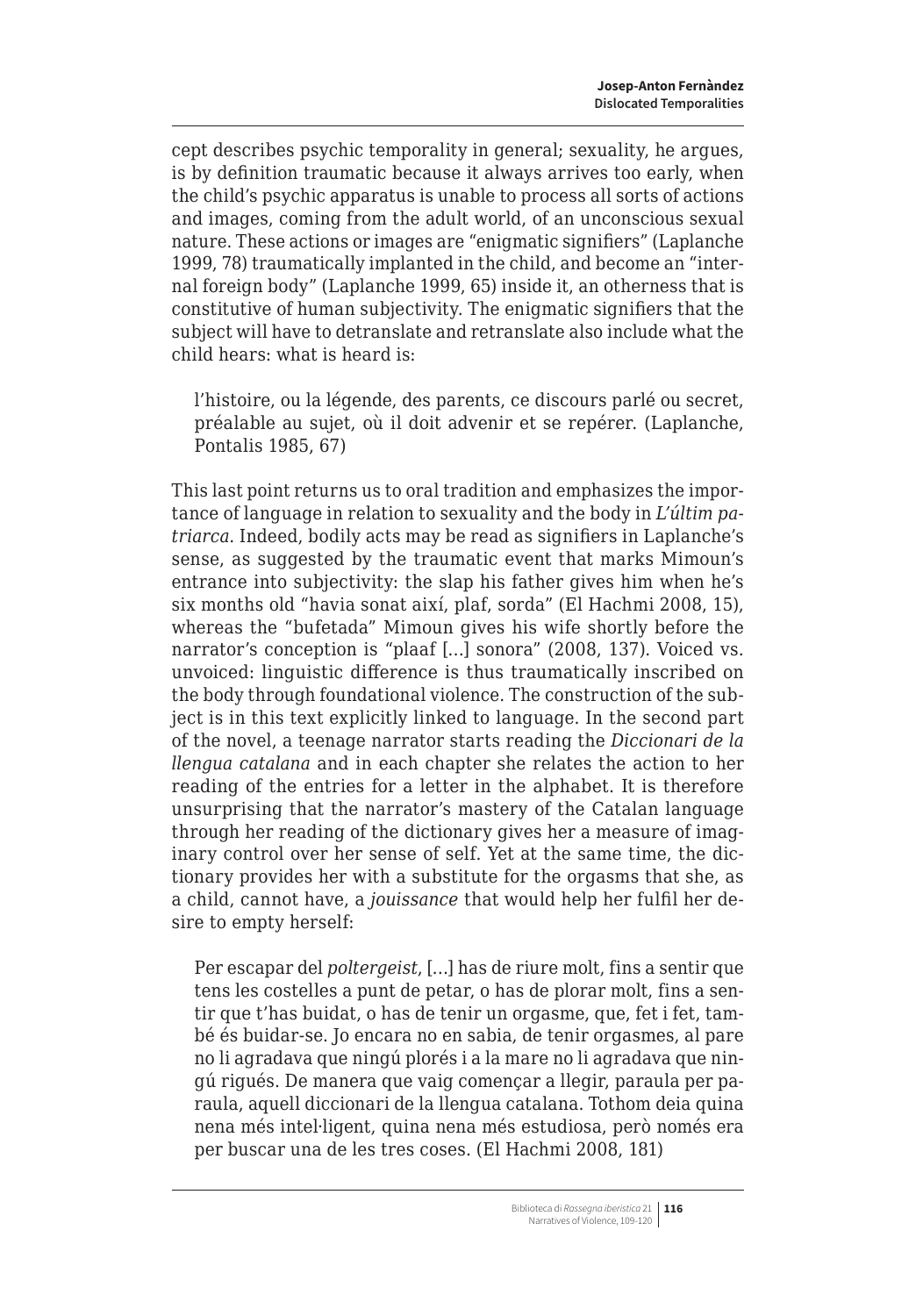As Climent Raga puts it:

[g]ràcies al diccionari, la narradora fa un parèntesi a la distòpia per tal d'aconseguir tornar a suspendre el temps narratiu en el *no res*, allà on la relaxació i el repòs psicològic són possibles. (2010, 32)

The nothingness Climent Raga refers to is tantamount to a linguistic *jouissance* that the narrator uses as a means of escaping, at the cost of her own subjective boundaries, from what she calls her "poltergeist", a sexual nightmare she cannot understand: an out-of-control Mimoun boasts in front of his preadolescent daughter his sexual exploits with his Catholic lovers, and in a highly sexualized household presided over by physical and linguistic violence, the father:

em parlava de coses que jo no entenia però que ara les rebobino i tenen sentit. Deia sempre allò que la Rosa només li demanava de fer-ho pel darrere i jo no sabia ni què era fer-ho ni el darrere de què. (El Hachmi 2008, 210)

The sexual is for the narrator an enigmatic signifier violently implanted by her father which only makes sense retrospectively, as she tries to detranslate it and retranslate it.

The mention of "el darrere" brings us logically to the end. The metaphor of "rebobinar" suggests once again Laplanche's use of the term *Nachträglichkeit* or afterwardsness. This concept, describing the impact of the present on the past, is highly relevant because in El Hachmi's novel the end of the patriarchy, the break with the past, is located in the past itself, and is prior to the gender conflict between father and daughter. Whereas the women in the family are presented as the main actors in the legitimation and maintenance of masculine domination ("L'àvia i les germanes havien educat [Mimoun] per fer de senyor i la mare havia continuat la tasca", El Hachmi 2008, 30), it is adolescent Mimoun who commits the violent act that will later result in his own demise as patriarch:

Era la primera vegada que un fill pegava al seu pare, era un capgirar l'ordre natural de les coses, era allò que ningú s'havia imaginat mai. (El Hachmi 2008, 47)

Furthermore, Mimoun's desire to have a daughter corresponds to his desire to avoid phallic competition with his offspring:

Mimoun era tan feliç d'haver procreat […] perquè veia acomplert el seu somni de tenir una filla. Les nenes són més lleials als pares, et fan més cas i t'estimen de tot cor, no pas per l'obligació de ser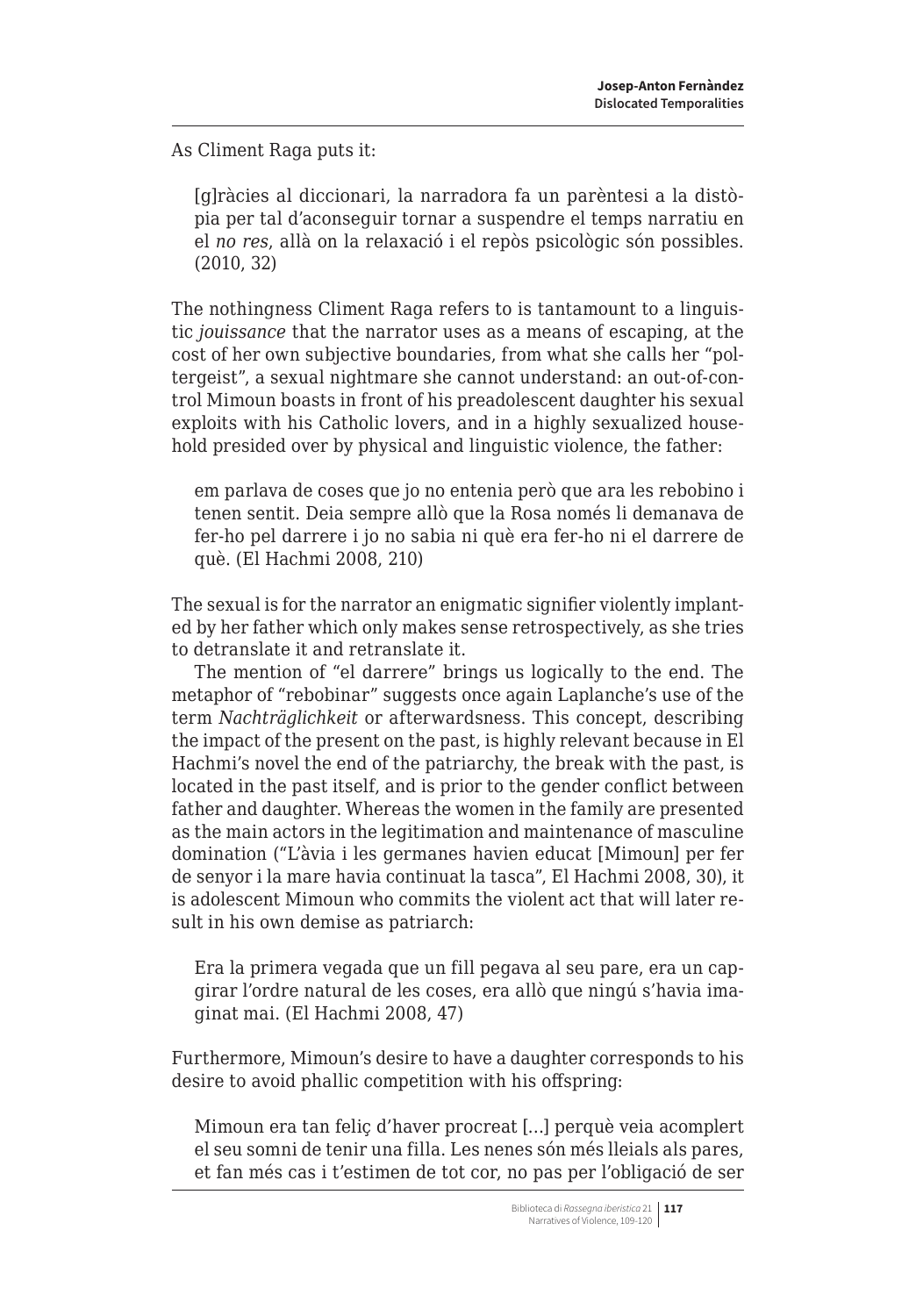els teus fills. I t'ho demostren, les nenes et demostren que t'estimen facis el que facis i el seu amor és sempre incondicional. (147)

Thus the end of the patriarchy in the Driouch family comes from behind, "pel darrere", from an unfinished past that, like Bloch's *Ungleichzeitigkeit* or non-contemporaneity, comes to disrupt present times. Literally from behind, too. The event that constitutes the final nail belongs to something excluded from discourse yet perfectly integrated in culture as a practice. For in *L'últim patriarca* we find a literary, written tradition, and an oral tradition, but also an *anal* tradition where "[a]nal sex embodies a 'backwards' act" (Folkart 2013, 371). Integrated in culture: girls back in the Moroccan village freely discuss anal sex as an alternative to vaginal penetration (El Hachmi 2008, 277) that Mimoun demands of his Catalan lovers presenting it as "un precepte religiós" (2008, 90). Excluded from discourse: if anal sex is a religious sacrifice, it is an act for which there is no word in the liturgy, it remains non-symbolized, an *allò* that amounts to an unspeakable vice. Non-symbolized, too, because anal penetration at the hands of his uncle marks the traumatic entrance of pubescent Mimoun into the world of adult sexuality:

[E]l primogènit dels Driouch devia entrar de ple en el món dels adults acomplint el paper que els solia tocar als membres de la família d'aquestes edats per aquelles contrades. Tenint en compte que el germà de l'àvia havia pujat del riu poc després que Mimoun, no és estranya la possibilitat que, cansat d'envestir ases i gallines, aprofités l'eufòria del moment per buscar una cavitat més humana on introduir el seu membre erecte. No hauria estat cap fet unusual que li hagués dit baixa una mica Mimoun, no et faré mal, no, no et faré mal, Mimoun, para quiet, deixa't anar, deixa't anar, així, sí, així no et farà tant mal. (El Hachmi 2008, 34)

This shattering event is never discussed, and is instead referred to as the mysterious and terrifying apparition of a goat.

And so we come to the end of the novel. The narrator, having finally managed to emancipate herself from the domination of the last patriarch of her family, orchestrates her final act of revenge against Mimoun, who keeps stalking her. She has received the visit of her uncle, her father's rival, and makes sure that Mimoun can see how she is fucked in the ass. "Ho has fet mai pel darrere?", asks her uncle.

Qui millor que el teu oncle per ensenyar-te aquesta mena de coses, eh? Són la mena de coses que han de quedar en família. (2008, 331)

Penetration is both traumatic and leading to *jouissance*: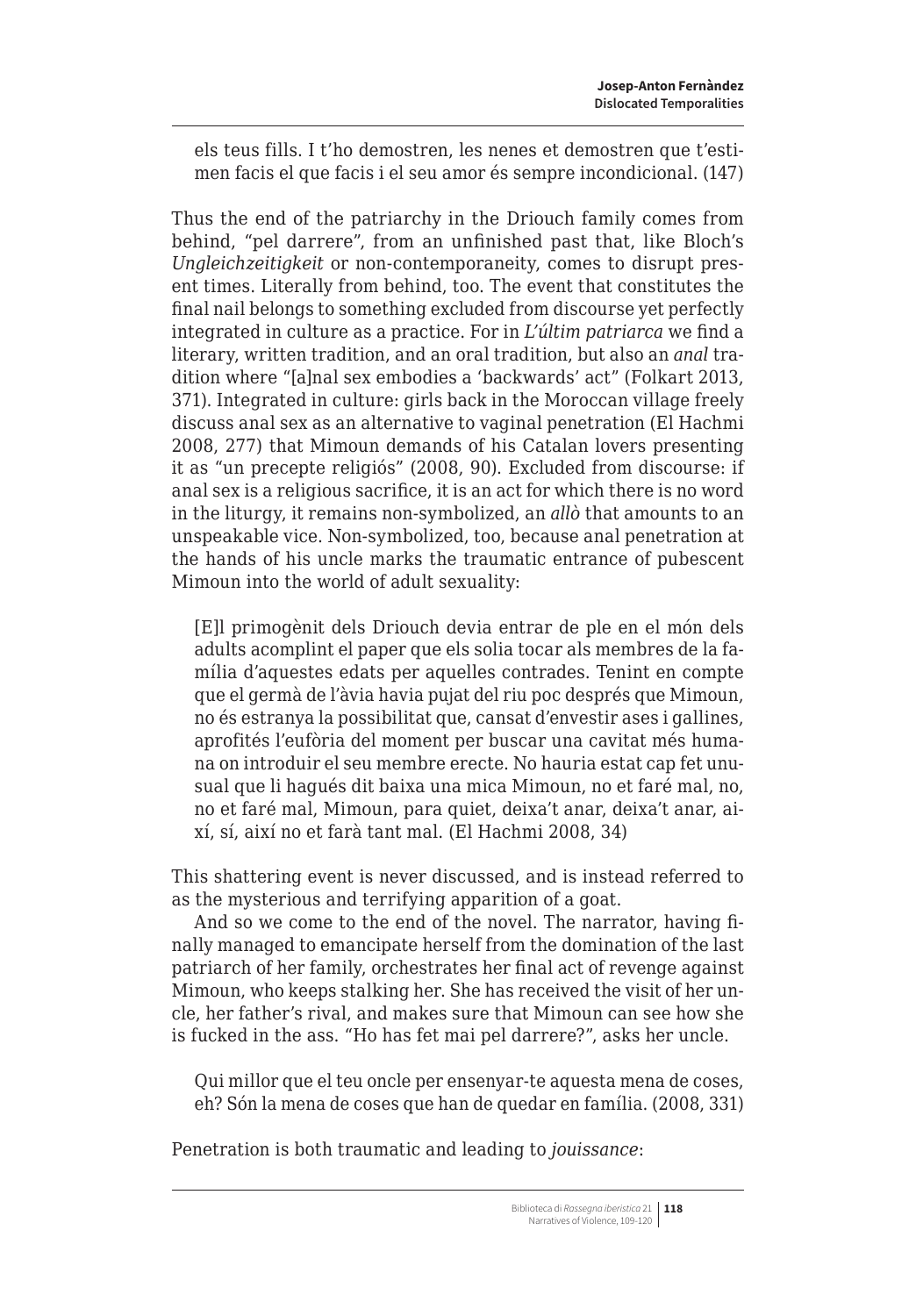Va dir deixa't anar, així, i jo només de tenir-lo a sobre ja havia tingut un orgasme. Vaig tornar-hi quan em va fer mal i el dolor no se sabia on s'acabava o on era que continuava amb el plaer. M'hauria volgut morir, del mal, i encara em vaig tornar a escórrer. (331-2)

Anal sex thus provides the ecstatic emptiness that reading the dictionary did not offer. And although the Catalan literary tradition is once again invoked, the narrator's betrayal amounts to a failure of language, the anus's simultaneous entrance in and exclusion from discourse:

Jo no era Mercè Rodoreda, però havia d'acabar amb l'ordre que ja feia temps que em perseguia. Que millor que un secret tan gran que ja no pogués tornar-ne a parlar mai més ningú. Que millor que un fet tan repugnant que al pare ja no li quedés altre remei que callar. (331)

The conflicts, both cultural and psychic, arising from dislocated temporalities are thus resolved not by means of a talking cure, but through a form of the return of the repressed.

Or to put it in other words: through the narrator's sacrifice, the death of an oral tradition is traumatically brought about by anal sex and its inscription into a literary, written tradition that is at once foreign and *pròpia*, familiar and uncanny. The narrator's sexual transgression appears as the necessary operation to cut herself away from an inherited narrative of origins and write her own narrative within the codes of the culture in which she has grown up; but the traumatic effects of her transgression lead to the repression of the inherited codes, that may not be metabolized through discourse. In presenting this state of affairs, Najat El Hachmi is redescribing both the conditions of possibility and the dangers of the construction of contemporary Catalan identity.

## **Bibliography**

- Bloch, E. (1991). *Heritage of Our Times*. Transl. by N. and S. Plaice. Cambridge: Polity.
- Celaya-Carrillo, B. (2011). "Pánicos racistas: Reflexiones sobre la inmigración en Cataluña y España a partir de un texto de Najat El Hachmi." *Modern Language Notes*, 126(2), 344-65. [https://doi.org/10.1353/](https://doi.org/10.1353/mln.2011.0020) [mln.2011.0020](https://doi.org/10.1353/mln.2011.0020).
- Climent Raga, L. (2010). "Dones, immigració i literatura catalana". *Anuari de l'Agrupació Borrianenca de Cultura*, 21, 23-36.

Cortadellas, X. (2008). "Un nou ordre". *Presència*, 21-27 de març, 25.

Dean, T. (2011). "Bareback Time". McCallum, E.L.; Tuhkanen, M. (eds.), *Queer Times, Queer Becomings*. Albany: State University of New York Press, 75-99. El Hachmi, N. (2004). *Jo també sóc catalana*. Barcelona: Columna.